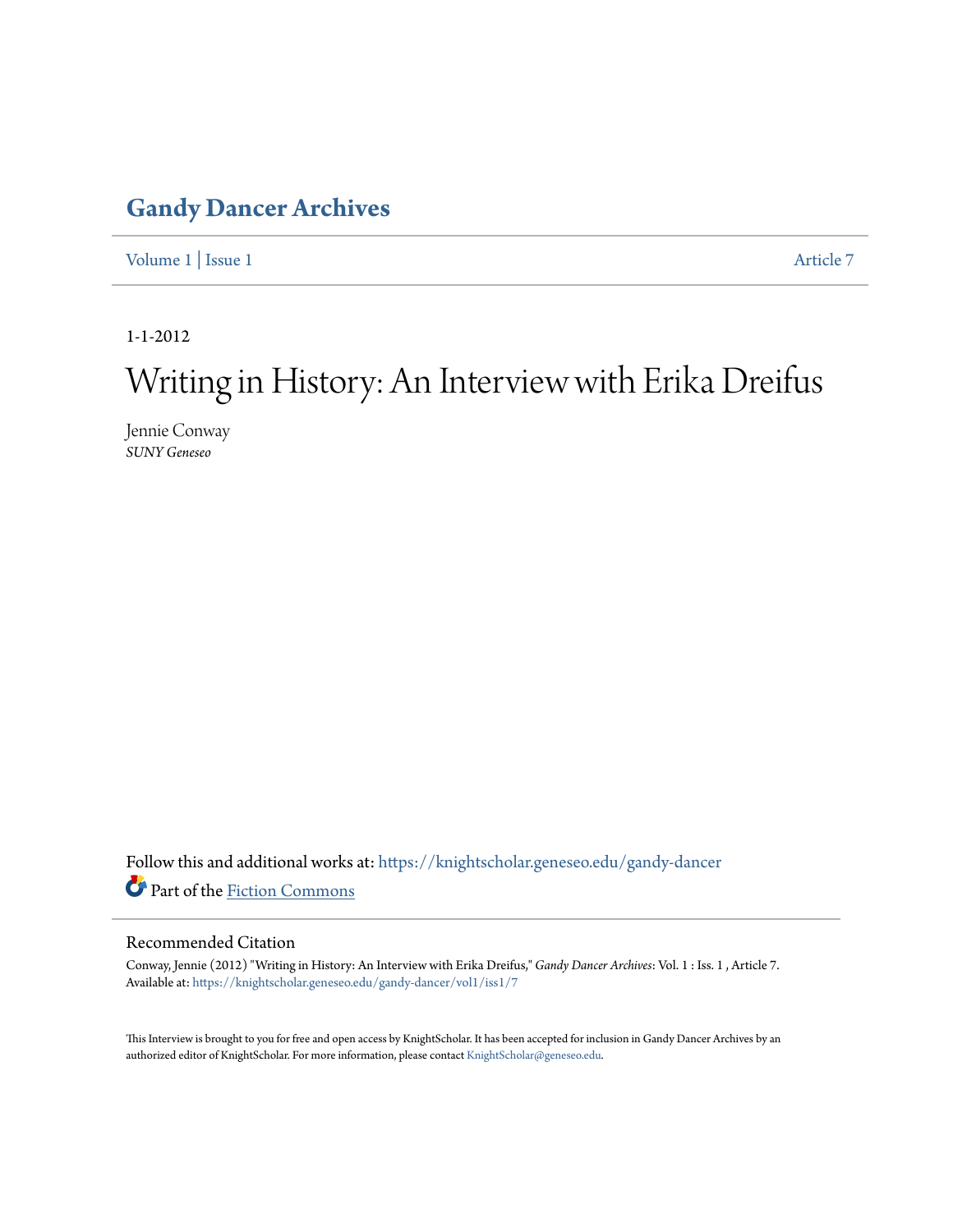# **Writing in History: An Interview with Erika Driefus**

With her debut short story collection, *Quiet Americans*, writer Erika Dreifus proves her immense talent at crafting tales with "incredible emotional nuance and empathy" says *Shelf Unbound*. Dreifus, who has degrees from Harvard in Modern European (primarily British and French) History and Literature, uses this historical knowledge in her writing. Dreifus is also the editor/publisher of the free, popular, online newsletter *The Practicing Writer*, where she generously shares her knowledge of writing resources and advice.

Given the ALA Sophie Brody Medal Honor title for 2012, *Quiet Americans* is a collection comprised of historical knowledge seamlessly blended with the family stories of her paternal grandparents, German Jews who escaped the Nazi regime for the United States.

*Quiet Americans* was an assigned text for my Fiction class when Dreifus came to SUNY Geneseo to give a reading of her collection before speaking directly to my class. As I read, I found myself pausing after each story to put the book down so I could process the emotional intensity of what I had just read. Each story of Dreifus' nearly wrenched my heart from my chest. The feelings present in each story transcend the page and haunt the reader. At Dreifus' reading, where she read "Lebensraum," I suddenly flashed to sitting in my great-grandparents' farm house, listening to them tell me stories about World War II. Dreifus' stories are entirely relatable and that is why they resonate with so many people.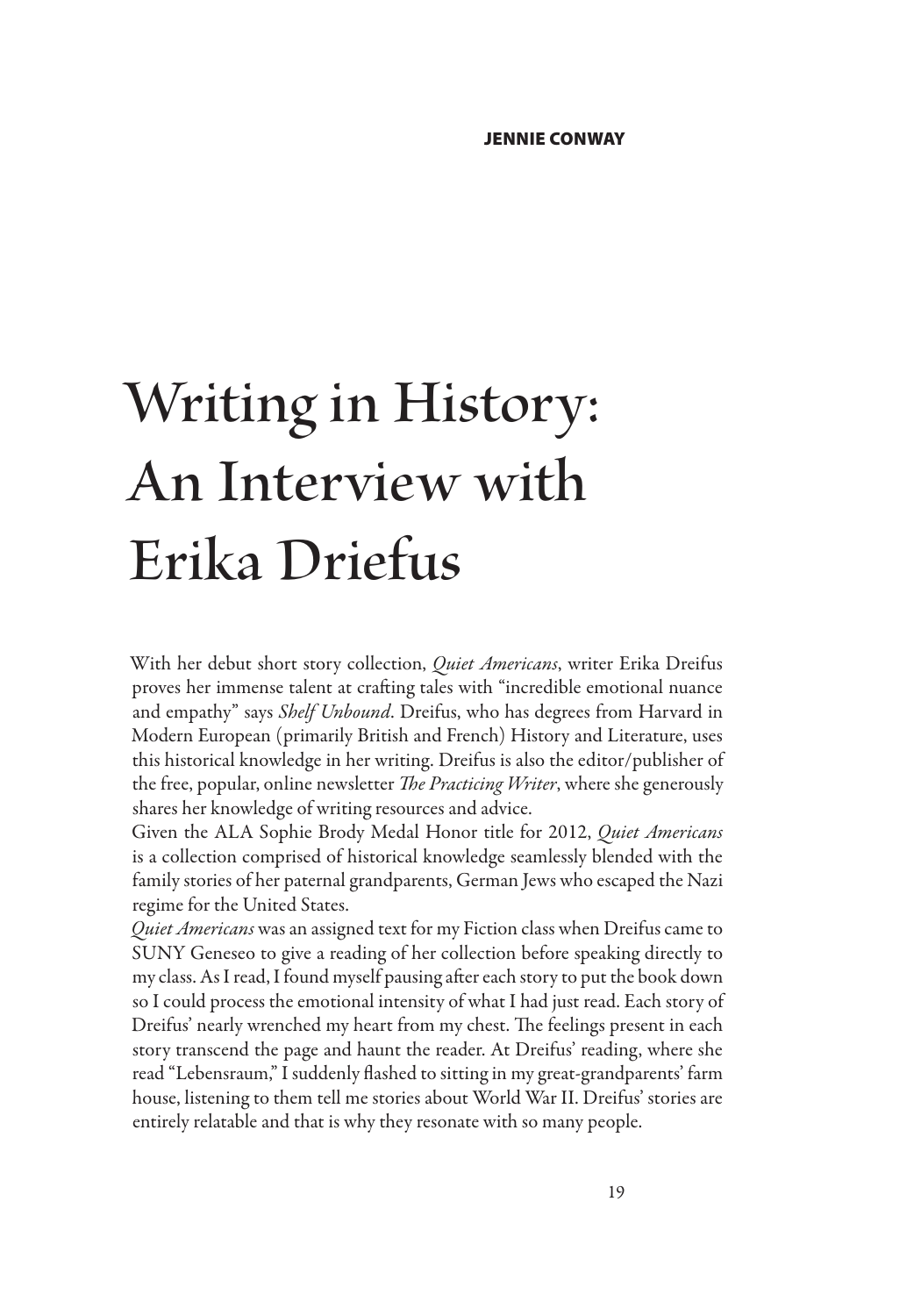In the interview below, Dreifus kindly answers questions about *Quiet Americans*, along with imparting some insight about her writing process.

#### **Can you talk about your writing process? How do you start a story–with a character or an outline?**

Unfortunately, I'm typically unable to benefit from either a character or an outline. For me, a story emerges from a circumstance, or a set of circumstances, that I find compelling. There's a situation that makes me wonder: *How did that happen? How did it change things for everyone involved? What was at stake?*

#### **How much of the content in Quiet Americans was inspired by your grandparents' stories?**

Several of the stories in the book were sparked directly from my grandparents' experiences as I'd understood them, from my grandparents' accounts of circumstances that seemed to me fairly extraordinary and demanded further exploration. For instance, "For Services Rendered" developed from my grandmother's account of a pediatrician she came to know as a refugee here in New York City; "Lebensraum" emerged from my grandfather's World War II military service in the U.S. Army; "Homecomings" stemmed, in part, from my grandmother's childhood memories and her experience, recounted to me later, of returning to her hometown for the first time in 1972. One story, "Matrilineal Descent," was born more from my questions about a story that wasn't told, about my grandfather's biological mother, who died when he was an infant.

#### **How did you decide the order of the collection? Why are "Matrilineal Descent," "Lebensraum," and "Homecomings" placed together? Do you think they would've had the same effect had they been separated?**

This is a great question! You've read the book—what do you think about the effect and how it might have been different?

This question also makes me want to mention a wonderful new collection that I've just finished reading, David Ebenbach's *Into the Wilderness*, in which the four linked stories are spaced throughout the book, which is to say that one of the linked stories begins the collection, and another one ends it, and two others are essentially placed, non-sequentially, elsewhere.

But back to *Quiet Americans*: For the most part, there's a chronological thread running through those stories, so it made sense to have them follow each other. There are seven stories in the book—"Homecomings" comes at the midpoint. That story takes place in 1972; the three stories that precede it, including "Matrilineal Descent" and "Lebensraum" are set in periods prior to 1972, and the three stories that follow it take us up to the early years of the 21st century. So there's that general logic.